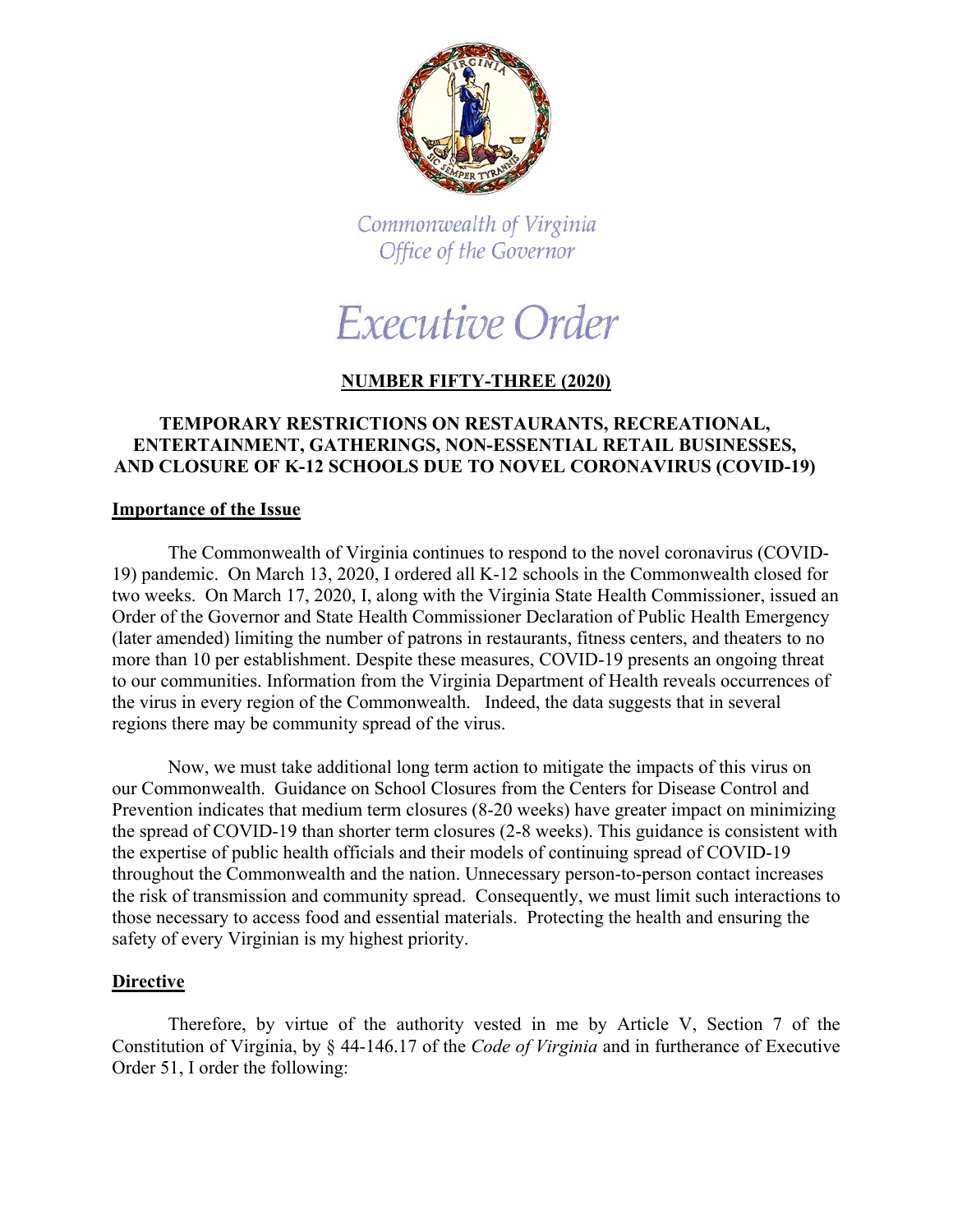- 1. Effective 11:59 p.m., Tuesday, March 24, 2020 until 11:59 p.m., Thursday, April 23, 2020, all public and private in person gatherings of 10 or more individuals are prohibited.
- 2. Cessation of all in-person instruction at K-12 schools, public and private, for the remainder of the 2019-2020 school year. Facilities providing child care services may remain open. On March 18, 2020, the Commissioner of the Virginia Department of Social Services, Duke Storen, issued a letter with guidance for daycare providers operating in the Commonwealth, including group size limits of 10 and stringent public health guidelines to prevent the spread of COVID-19. That guidance remains effective and I urge all Virginians with school-age children to review it. In addition, I urge child care providers to prioritize services for children of essential personnel, while asking all families with the ability to keep their children home, to do so. To that end, the Virginia Department of Social Services and the Virginia Department of Education will issue guidance to communities about operationalizing emergency child care services for essential personnel.
- 3. Closure of all dining and congregation areas in restaurants, dining establishments, food courts, breweries, microbreweries, distilleries, wineries, tasting rooms, and farmers markets effective 11:59 p.m., Tuesday, March 24, 2020 until 11:59 p.m., Thursday, April 23, 2020. Restaurants, dining establishments, food courts, breweries, microbreweries, distilleries, wineries, tasting rooms, and farmers markets may continue to offer delivery and take-out services.
- 4. Closure of all public access to recreational and entertainment businesses, effective 11:59 p.m., Tuesday, March 24, 2020 until 11:59 p.m., Thursday, April 23, 2020 as set forth below:
	- Theaters, performing arts centers, concert venues, museums, and other indoor entertainment centers;
	- Fitness centers, gymnasiums, recreation centers, indoor sports facilities, and indoor exercise facilities;
	- Beauty salons, barbershops, spas, massage parlors, tanning salons, tattoo shops, and any other location where personal care or personal grooming services are performed that would not allow compliance with social distancing guidelines to remain six feet apart;
	- Racetracks and historic horse racing facilities; and
	- Bowling alleys, skating rinks, arcades, amusement parks, trampoline parks, fairs, arts and craft facilities, aquariums, zoos, escape rooms, indoor shooting ranges, public and private social clubs, and all other places of indoor public amusement.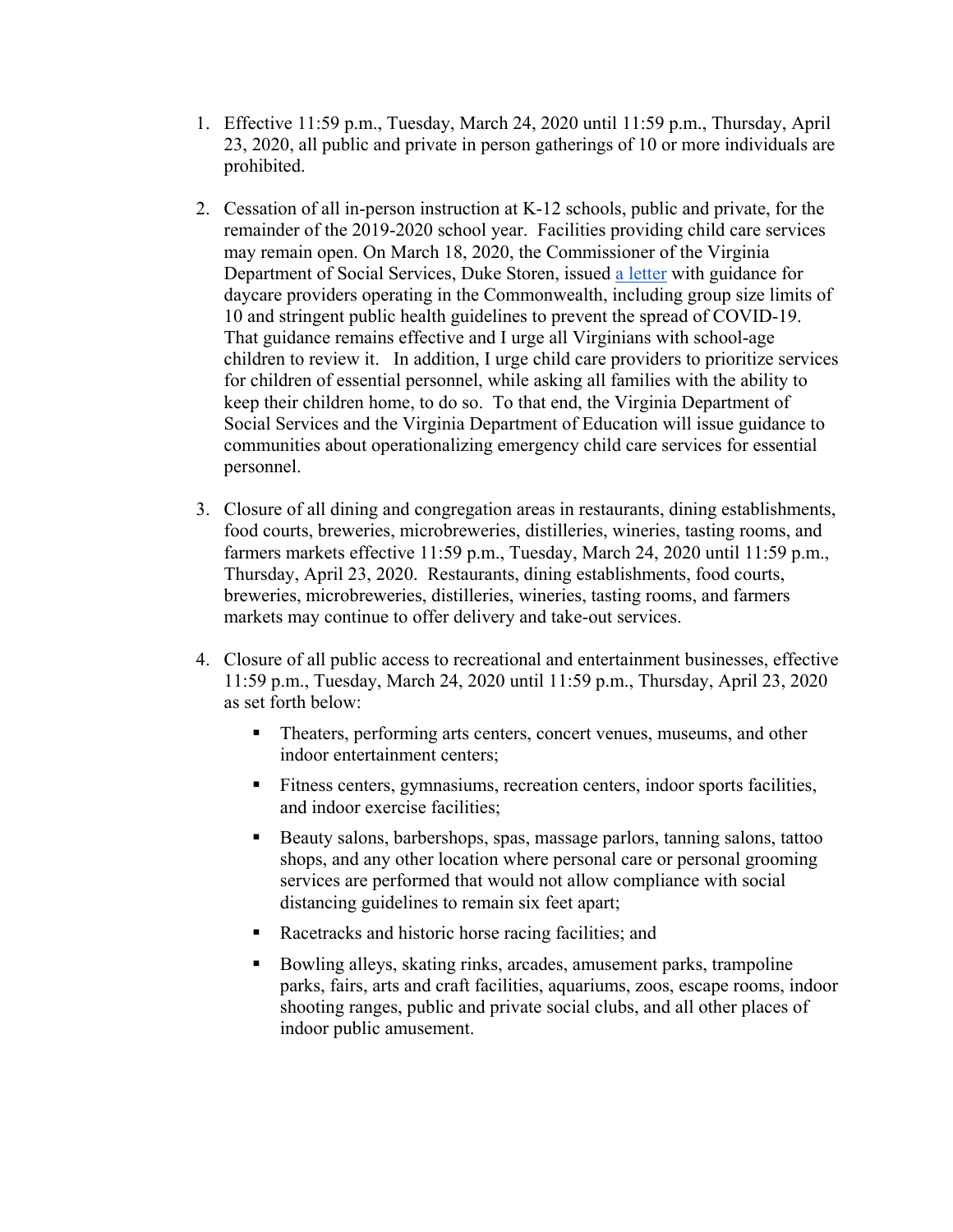- 5. Essential retail businesses may remain open during their normal business hours. Such businesses are:
	- Grocery stores, pharmacies, and other retailers that sell food and beverage products or pharmacy products, including dollar stores, and department stores with grocery or pharmacy operations;
	- Medical, laboratory, and vision supply retailers;
	- Electronic retailers that sell or service cell phones, computers, tablets, and other communications technology;
	- Automotive parts, accessories, and tire retailers as well as automotive repair facilities;
	- Home improvement, hardware, building material, and building supply retailers;
	- Lawn and garden equipment retailers;
	- Beer, wine, and liquor stores;
	- Retail functions of gas stations and convenience stores;
	- Retail located within healthcare facilities;
	- Banks and other financial institutions with retail functions;
	- Pet and feed stores;
	- Printing and office supply stores; and
	- Laundromats and dry cleaners.
- 6. Effective 11:59 p.m., Tuesday, March 24, 2020 until 11:59 p.m., Thursday, April 23, 2020, any brick and mortar retail business not listed in paragraph 5 may continue to operate but must limit all in-person shopping to no more than 10 patrons per establishment. If any such business cannot adhere to the 10 patron limit with proper social distancing requirements, it must close.
- 7. All businesses shall, to the extent possible, adhere to social distancing recommendations, enhanced sanitizing practices on common surfaces, and other appropriate workplace guidance from state and federal authorities while in operation.
- 8. Although business operations offering professional rather than retail services may remain open, they should utilize teleworking as much as possible. Where telework is not feasible, such business must adhere to social distancing recommendations, enhanced sanitizing practices on common surfaces, and apply the relevant workplace guidance from state and federal authorities.
- 9. Nothing in the Order shall limit: (a) the provision of health care or medical services; (b) access to essential services for low-income residents, such as food